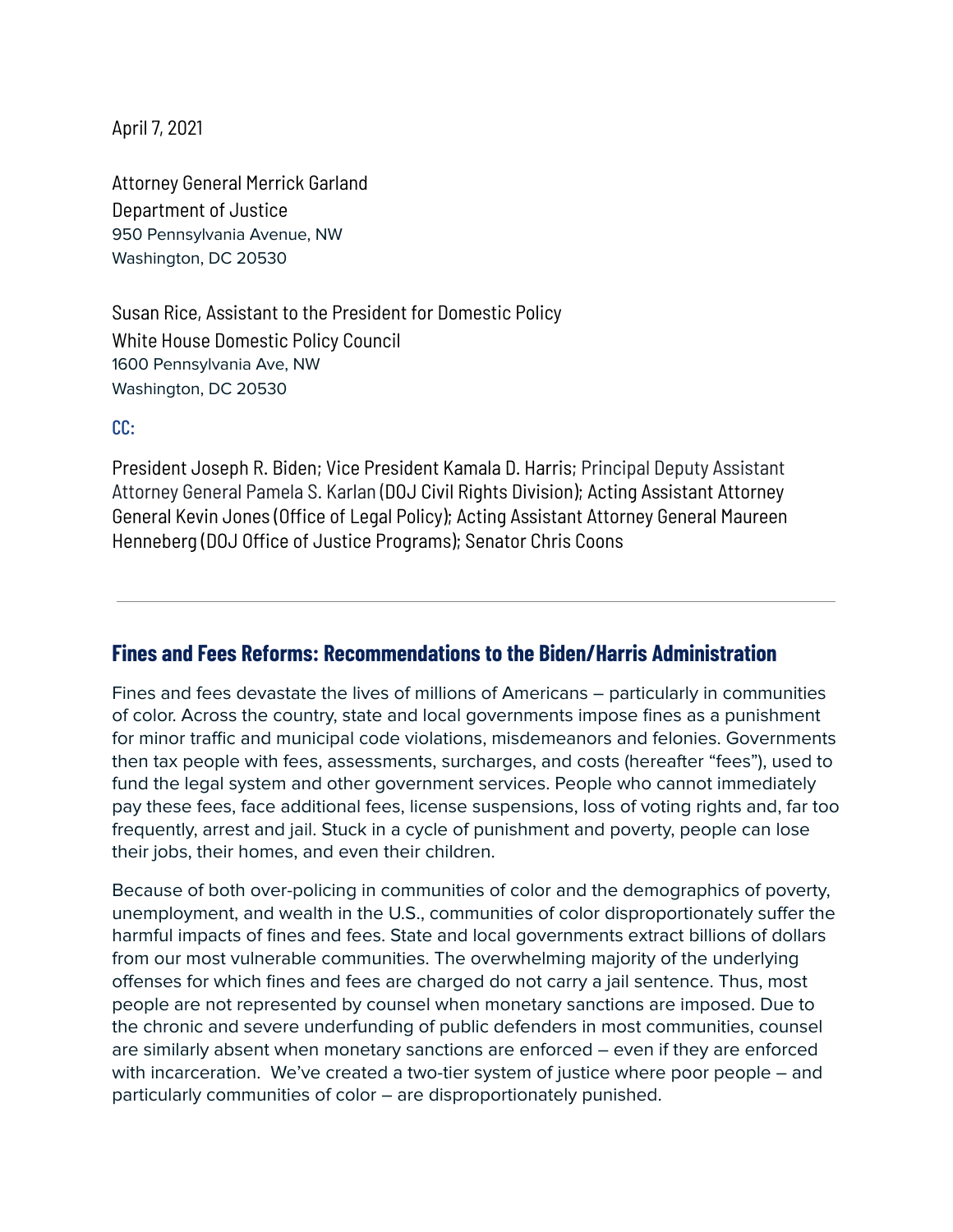In 2015, the Department of Justice released its report on the Ferguson, MO police department. The report documented how the racialized use of fines and fees contributed to an environment of mistreatment and mistrust in the city's Black community. The Justice Department recognized what advocates had long known: fines and fees were not just a problem in Ferguson, but touched every state and municipality in the country. In the last 18 months of the Obama administration, DOJ and the White House Domestic Policy Council began to address the issue of fines and fees, but those efforts ended under the Trump administration.

Even in the absence of federal leadership, fines and fees reforms have been adopted across the country. As of April 2021, 15 states have passed reforms to limit or end restrictions on driver's licenses for unpaid fines and fees, and jurisdictions have begun to eliminate the use of fees in the legal system. Eight states have eliminated some or all fees and fines imposed on youth and their families in the juvenile legal system, and California recently eliminated 23 administrative fees, including fees for probation, public defenders and electronic monitoring in the adult criminal system.

A robust federal role can accelerate the pace of reform – especially now. The economic hardships of COVID-19 have further exacerbated and exposed the racial and economic inequities of these regressive fines and fees policies. The death of George Floyd has brought about a national reckoning on police violence and other practices that treat communities of color as undeserving of protection and safety. Fines and fees is an issue at the intersection of criminal, racial and economic justice. Thus, the reform of fines and fees practices requires the attention and leadership of this administration.

As reflected in President Biden's campaign platform, this Administration is committed to reinvigorating the federal government's role in fines and fees reform. As organizations working in impacted communities throughout the country, we stand ready to support your efforts to do so. Accordingly, we have developed the following list of actions that should be taken or initiated in the first year of the Administration. They are divided between the Department of Justice and the White House, although responsibilities may well overlap.

## **Department of Justice:**

● **Update and Reissue the "Dear Colleague Letter":** In March 2016, the U.S. Department of Justice's Civil Rights Division and Office for Access to Justice sent a "Dear Colleague" letter to every State Court Administrator and Chief Justice clarifying the legal framework that governs the enforcement of fines and fees, including the importance of procedural protections and, in appropriate cases, the right to counsel. In 2017, DOJ revoked the guidance. In the five years since the guidance was issued, advocates have uncovered several other practices that likely violate the Constitution or federal statutes. These include fees imposed for public defenders; fees for electronic monitoring pre-trial; fees for diversion programs; fees for probation; mandatory minimum fines; mandatory fees; and the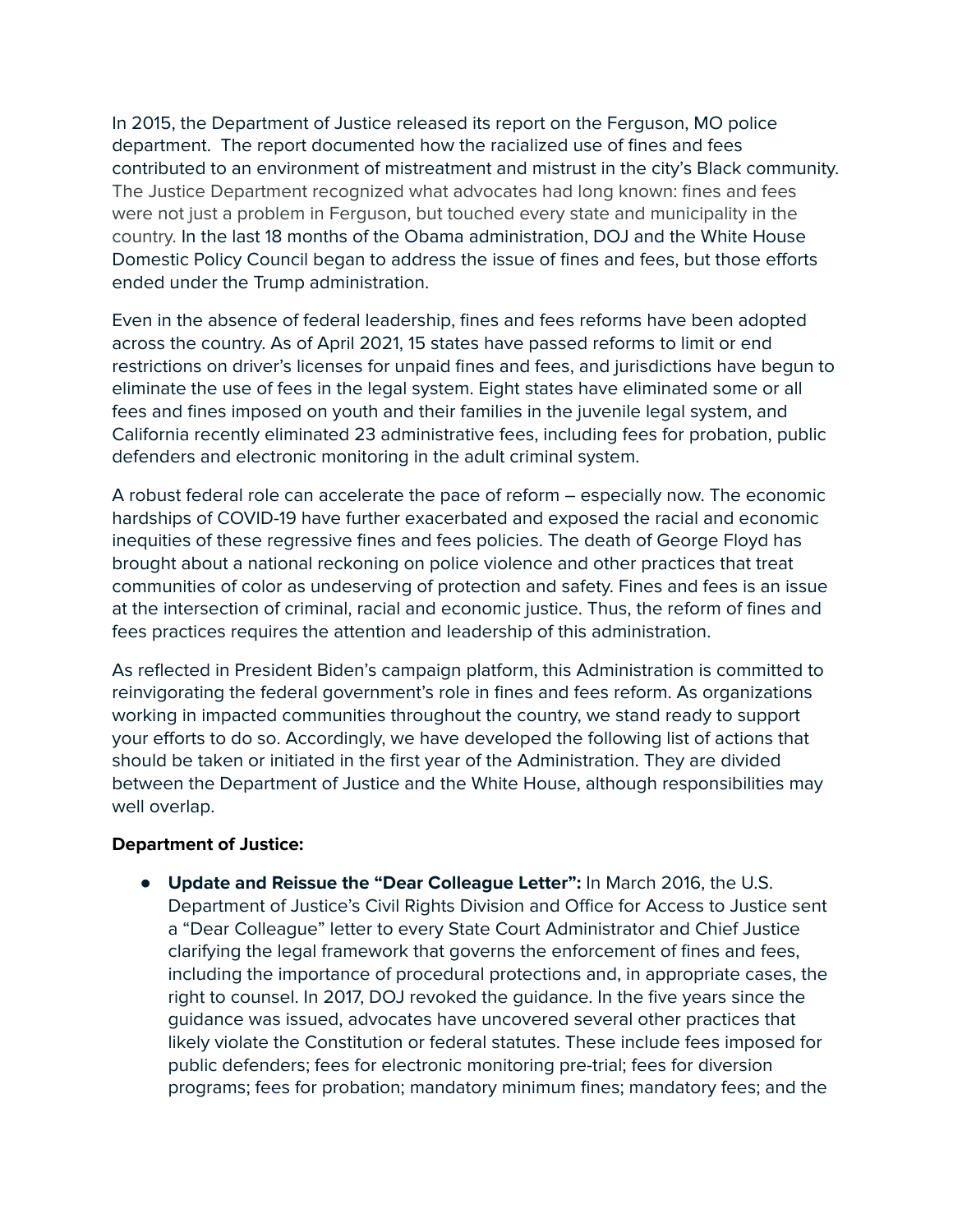use of arrest warrants and vehicle impoundment for people who cannot afford to pay the fines and fees imposed. Recent U.S. Supreme Court and lower federal court decisions have also changed the legal landscape and should be reflected in a revised letter. The Department should consult with advocates and experts to ensure the letter reflects the most current understanding of the fines and fees landscape.

- **Restore the Office for Access to Justice:** The U.S. Department of Justice's Office for Access to Justice (ATJ) – launched by the Obama Administration in 2010 – had an ambitious mission to help the justice system more effectively and efficiently deliver outcomes that are fair and accessible to all, irrespective of wealth, race, or status. As the voice for access to justice in the Executive Branch, ATJ was entrepreneurial and effective on a wide range of critical issues affecting civil, criminal and tribal justice systems. ATJ coordinated DOJ's work on the reform of fines and fees. The Trump Administration closed ATJ and "assigned its duties" to the Office of Legal Policy, where virtually nothing related to access to justice has taken place since. DOJ should immediately restore ATJ as an independent component of the Department, reporting to both the Deputy Attorney General and the Associate Attorney General. ATJ should be allocated sufficient staff and revenue to effectively accomplish its mission. The office should be staffed with at least one person designated to address the issue of fines and fees in both the criminal and civil legal systems. The office should also be tasked with regularly convening national advocates, community organizations and justice system stakeholders, including directly-impacted people, to address issues related to its mission, including, in particular, fines and fees reform.
- **Appoint Fines and Fees Liaisons:** DOJ should designate specific contacts within the Civil Rights Division, the Office of Justice Programs, the Office of Legal Policy, and the Office for Access to Justice to work on fines and fees issues and serve as a liaison between their office and the fines and fees advocacy community.
- **Conduct Investigations and Litigation:** DOJ should investigate and, where appropriate, litigate fines and fees practices that may violate federal law or the U.S. Constitution. The Office of Civil Rights in the Office of Justice Programs should also be involved in this effort. In addition, the Department should consider filing Statements of Interest in appropriate cases.
- **Engage in Data Collection and Analysis:** The Bureau of Justice Statistics (BJS) should be tasked with collecting and analyzing data related to fines and fees on the federal, state and local level. For example, the Survey of Inmates should be revived (the last Survey was conducted in 2004) and incarcerated people should be asked about fines and fees that they owe. In addition, BJS should identify gaps in state and local data collection and access.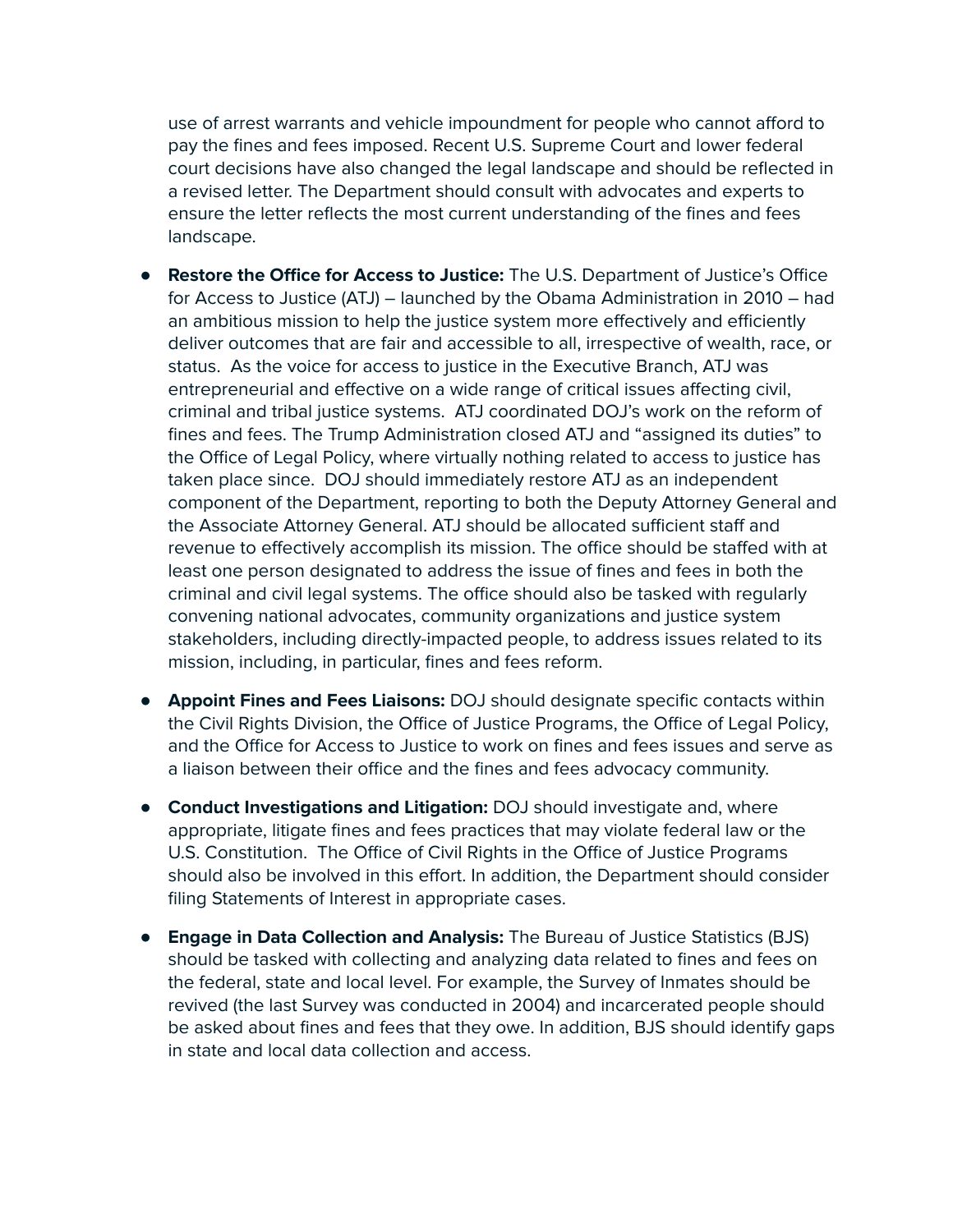- **Increase Funding:** The Department should work with the Office of Justice Programs, including in particular, the Bureau of Justice Assistance, the National Institute for Justice, the Bureau of Justice Statistics and the Office of Juvenile Justice and Delinquency Prevention to request additional funding. The funding should provide incentives for state and local jurisdictions that are willing to engage in fines and fees reform, build robust data infrastructure, and rigorously track and/or evaluate their work.
- **Assess the Federal System's Use of Fees:** While the vast majority of criminal legal debt is imposed at the state and local level, there are reported instances of the federal criminal system charging fees. DOJ should examine how the federal criminal legal system uses fees and adopt best practices, including the elimination of all fees charged to defendants. DOJ should ensure that nonpayment of fines does not result in criminal legal system consequences such as warrants, driver's license suspensions, arrests or incarceration.
- **Engage in Research:** We support the research and data agenda on fines and fees that will soon be sent to you by the Brennan Center for Justice.
- **Abolish Juvenile Fines and Fees:** We support the Debt FreeJustice's call for the abolition of fees and fines imposed on youth in the justice system. The coalition will provide separate recommendations specific to the needs of the juvenile justice system to the Biden-Harris Administration.

## **White House:**

- Designate a Domestic Policy Council staff person to serve as a liaison to the fines and fees advocacy community.
- Request the Council of Economic Advisors update and reissue its 2015 Issue Brief on the use of fines and fees and their disproportionate impact on low-income Americans and people of color.
- Request the Federal Reserve Bank, in consultation with advocates, conduct an improved household survey that examines the economic impacts of criminal legal debt on American households.
- Request and support federal legislation to provide federal funding to state and local public defenders on par with federal funding for state and local prosecutors.
- Support the Driving for Opportunity Act, soon to be reintroduced by Senators Coons and Wicker.
- Request the Department of Health and Human Services reevaluate federal poverty standards so they reflect the actual cost of adequate food, housing, transportation, and other necessities.